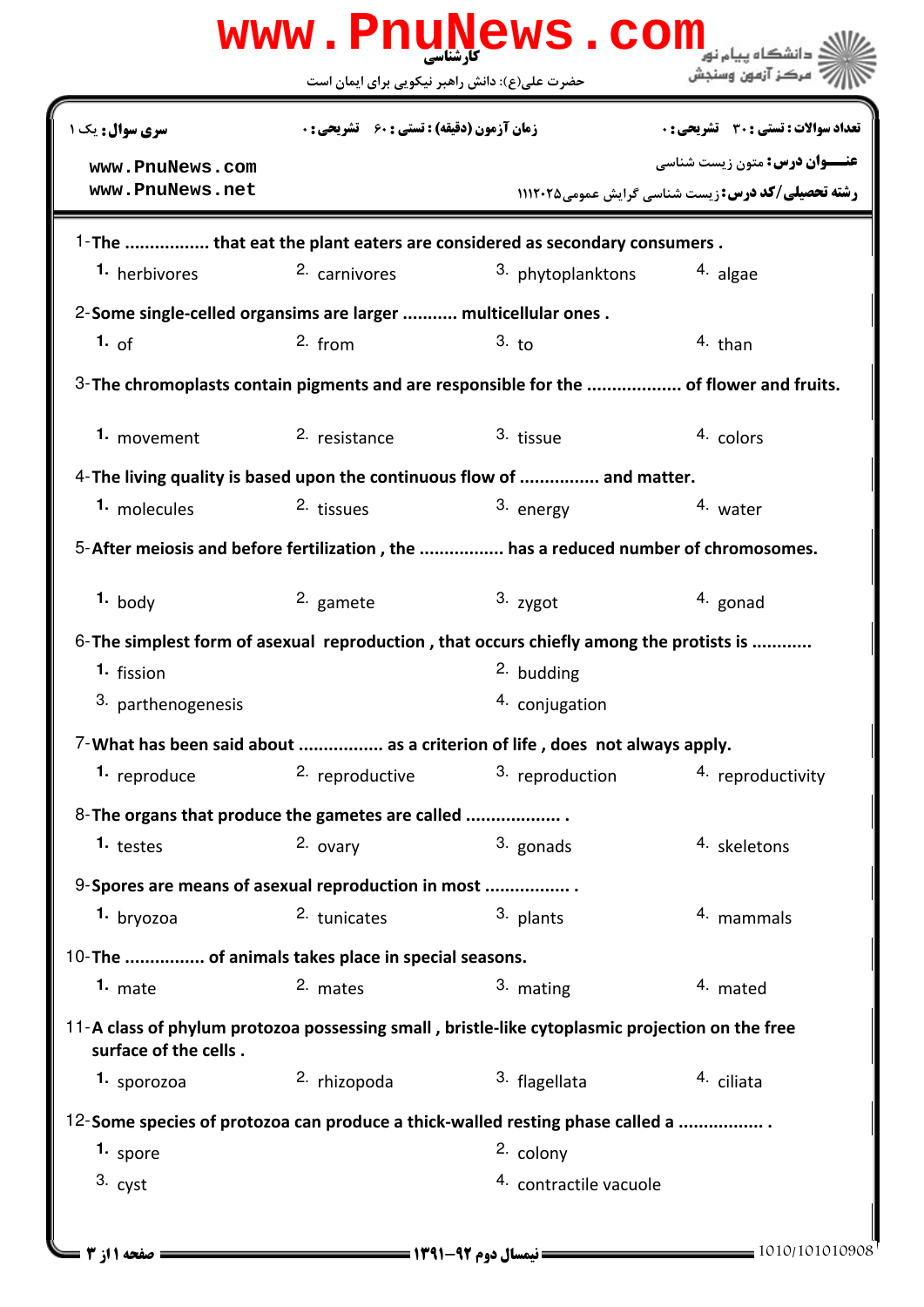| www.PnuNews.com<br>دانشگاه سام نو <mark>ر</mark>                                                                 |                                                                          |                           |                                                          |  |  |  |
|------------------------------------------------------------------------------------------------------------------|--------------------------------------------------------------------------|---------------------------|----------------------------------------------------------|--|--|--|
|                                                                                                                  | حضرت علی(ع): دانش راهبر نیکویی برای ایمان است                            |                           | " مرڪز آزمون وسنڊش                                       |  |  |  |
| <b>سری سوال :</b> یک ۱                                                                                           | <b>زمان آزمون (دقیقه) : تستی : 60 ٪ تشریحی : 0</b>                       |                           | <b>تعداد سوالات : تستي : 30 ٪ تشريحي : 0</b>             |  |  |  |
| www.PnuNews.com                                                                                                  |                                                                          |                           | <b>عنـــوان درس:</b> متون زیست شناسی                     |  |  |  |
| www.PnuNews.net                                                                                                  |                                                                          |                           | <b>رشته تحصیلی/کد درس:</b> زیست شناسی گرایش عمومی1۱۱۲۰۲۵ |  |  |  |
| 13- The first animals  we call protozoa are single-called forms.                                                 |                                                                          |                           |                                                          |  |  |  |
| $1.$ what                                                                                                        | 2. which                                                                 | $3.$ how                  | 4. where                                                 |  |  |  |
| 14-The surface : volum ratio of any solid body of constant shape  as the size increases.                         |                                                                          |                           |                                                          |  |  |  |
| 1. increases                                                                                                     | 2. doubles                                                               | 3. enlarges               | 4. decreases                                             |  |  |  |
| 15-A parasite depends on  to continue living.                                                                    |                                                                          |                           |                                                          |  |  |  |
| 1. any hobitat                                                                                                   | <sup>2.</sup> a host                                                     | 3. fresh water            | <sup>4</sup> salt water                                  |  |  |  |
| 16-The  occupies a locus on the chromosome.                                                                      |                                                                          |                           |                                                          |  |  |  |
| 1. trait                                                                                                         | $2.$ pod                                                                 | 3. gene                   | 4. chromatid                                             |  |  |  |
| 17-The favorite subject for genetic studies was , Drosophila.                                                    |                                                                          |                           |                                                          |  |  |  |
| 1. bacterium                                                                                                     | 2. virus                                                                 | 3. bacteriophage          | 4. fruit fly                                             |  |  |  |
|                                                                                                                  | 18-It is helpful for a scientist to  records of experiments he performs. |                           |                                                          |  |  |  |
| $1.$ kept                                                                                                        | <sup>2.</sup> keeping                                                    | 3. kept of                | 4. keep                                                  |  |  |  |
| 19-During division, the pairs seprate, one chromatid going to each  cell.                                        |                                                                          |                           |                                                          |  |  |  |
| 1. mother                                                                                                        | 2. daughter                                                              | 3. single                 | 4. double                                                |  |  |  |
| 20-What controls the motion of the chromosome during cell division?                                              |                                                                          |                           |                                                          |  |  |  |
| 1. chromonema                                                                                                    | 2. any bacterium                                                         | 3. centromere             | 4. any substance                                         |  |  |  |
| 21-In which reactions simple sugars, such as glucose are converted to carbon dioxide and waters?                 |                                                                          |                           |                                                          |  |  |  |
|                                                                                                                  | 1. photosyntesis 2. respiration                                          | 3. transpiration          | 4. duplication                                           |  |  |  |
| 22-In dark reactions enzymes in the stroma condense CO2 with  to yeild two molecules of<br>phosphoglyceric acid. |                                                                          |                           |                                                          |  |  |  |
| 1. ribulose diphasphate                                                                                          |                                                                          | 2. phosphoglycer aldehyde |                                                          |  |  |  |
| 3. fructose diphosphate                                                                                          |                                                                          | 4. glucose diphosphate    |                                                          |  |  |  |
| 23-Photosynthesis and respiration have opposing reactions and are  complex<br>each other.                        |                                                                          |                           |                                                          |  |  |  |
| 1. $as - so$                                                                                                     | 2. $as - as$                                                             | $3.50 - 50$               | $4.$ so - as                                             |  |  |  |
| 24-The movment of gases in and out of the leaf is controlled by the gaurd cells surrounding<br>the               |                                                                          |                           |                                                          |  |  |  |
| 1. ATP                                                                                                           | <sup>2.</sup> chlorophyll                                                | 3. cytochromes            | 4. stomata                                               |  |  |  |